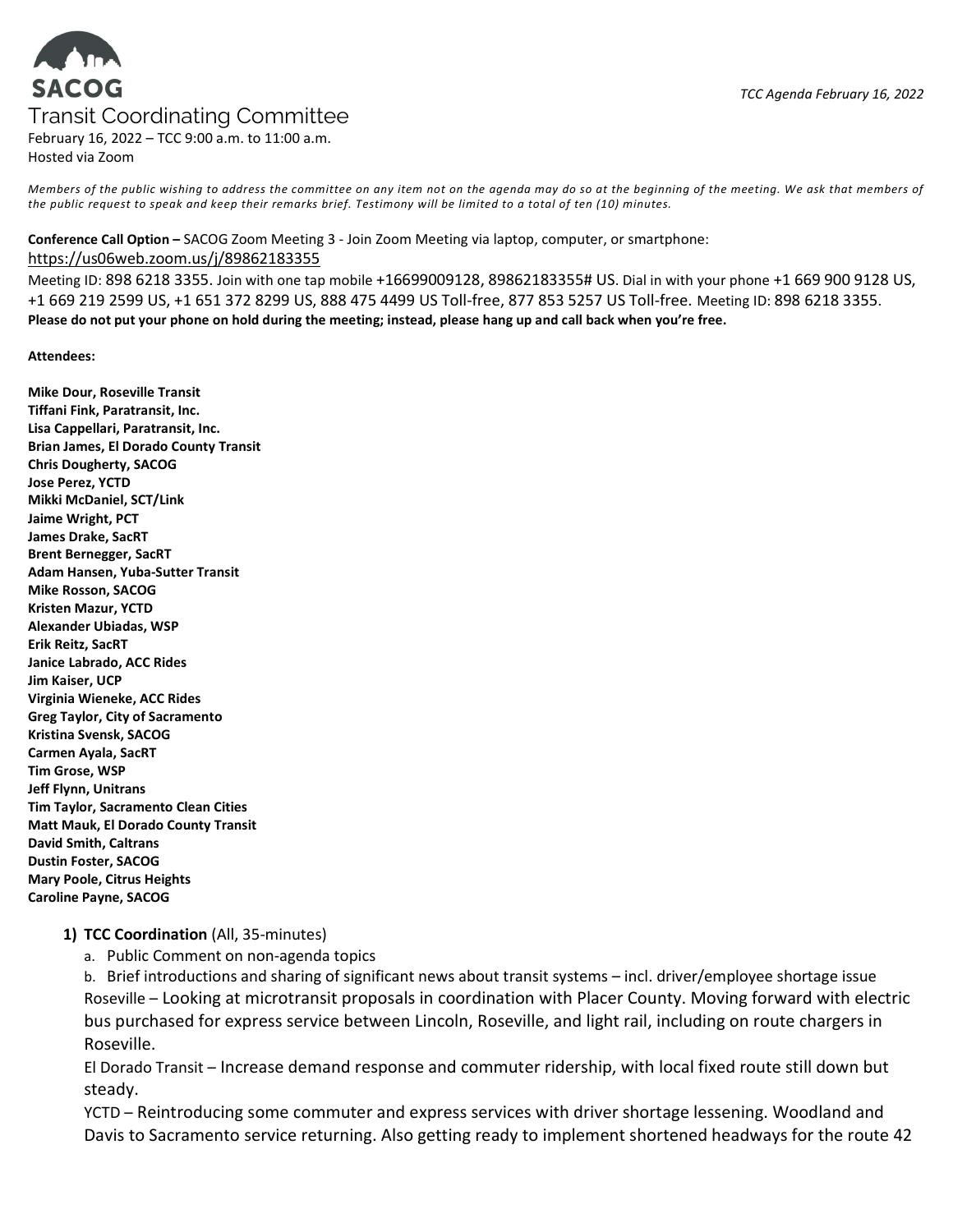



from 1 hr to ½ hr. Also planning for a Woodland microtransit service RFP for technology to support the project just went out. Working with CCJPA on a TIRCP application and developing our own TIRCP application too. SACOG – REI Pilot Program with APTA commitment program. This last week APTA released list of agencies approved with SACOG, SacRT and Unitrans in the pilot program. Should have more information coming forward on the implementation of the 2-year pilot program. REI program will look at strategies, climate assessments, demographic data, policy programs and practices and how to dedicate resources and engagement to include REI in agency operations.

SacRT – Bus ridership at 55% of pre-pandemic and light rail at about 40% of pre-pandemic. Have continued to see bus rebuild a little better and likely driver by Ryde Free program for students. In process of SRTP prioritize and cost options for increasing service. Looking at some temporary reductions in service due to driver/employee shortage, with most of the reductions coming in commuter services. These changes will begin on April 3<sup>rd</sup>.

PCT – Looking at technology piece of microtransit service. Still having staff challenges in Tahoe area, and in getting extra help in the Auburn area. Reviewing COVID related policies.

YST – RFP out for COA/SRTP. Writing grants for new facilities, writing a TIRCP and RAISE grant for facility. Received \$8.5 million from Caltrans Sustainable Communities grant program.

SCT/Link – SRTP rolling along. Will talking about publicly soon. Looking at low floor buses to make them more accessible. Hired a new planner.

UCP – Seeing a lot of program reopen and seeing more demand for service.

ACC Rides – Things continue to be slow with transportation requests likely due to omicron. Hoping for a pickup in requests after this surge lessens and we can get back out into the community.

City of Sacramento – In the midst of submitting TIRCP grant for components of SVS.

SACOG – Going to moving forward with a Return to Work/Transit survey in partnership with Valley Vision to hopefully get information on commute patterns. Would like input.

SacRT – Getting all employees that are unvaccinated COVID tested. Long range service plans to board and made small adjustments to service downward 3% to make overall service more reliable. Working with partners to look at fare collection technology. Moving with mandatory testing requirement higher vaccination up to 64%. Had some challenges with cancellations due to testing of unvaccinated employees. Dealing SB114 dealing with additional 80 hours of sick time as well.

WSP – Work on Transit Resiliency and Emergency Preparedness Plan.

Unitrans – Planning on expanding service in January, but UC Davis went remote for the entire month of January and lost a lot of recruits. Will be taking back some of the services from YCTD in March. Having 6 electric bus chargers come online with 6 BEBs coming at the end of March. Next Bus trackers are 3G and they may be shut down for a time until replacement parts become available.

Sacramento Clean Cities – interested in what the transit agencies are doing related to ZEVs and charging/fueling.

Caltrans – Update on state telework policy – hopefully by next meeting will have something out to share. Looks like officially will be a hybrid policy. Should have gotten information back for support letters for RAISE grants.

SACOG – Will be approving the coming year's TDA allocations at the March board meeting. Any expense reporst for PTMISEA or SGR so you can reimbursed. Any changes to SGR project come to Caroline. Paratransit, Inc. – A lot of interest in mobility programs with people going back out. New partner with Salvation Army. Increasing partnerships with health systems. 100% vaccination, with bubble for employee only areas, and masking everywhere else. Have brought back voluntary COVID testing.

- c. Joint Transit Operator Project or Training Opportunities
- d. General TCC Information & Discussion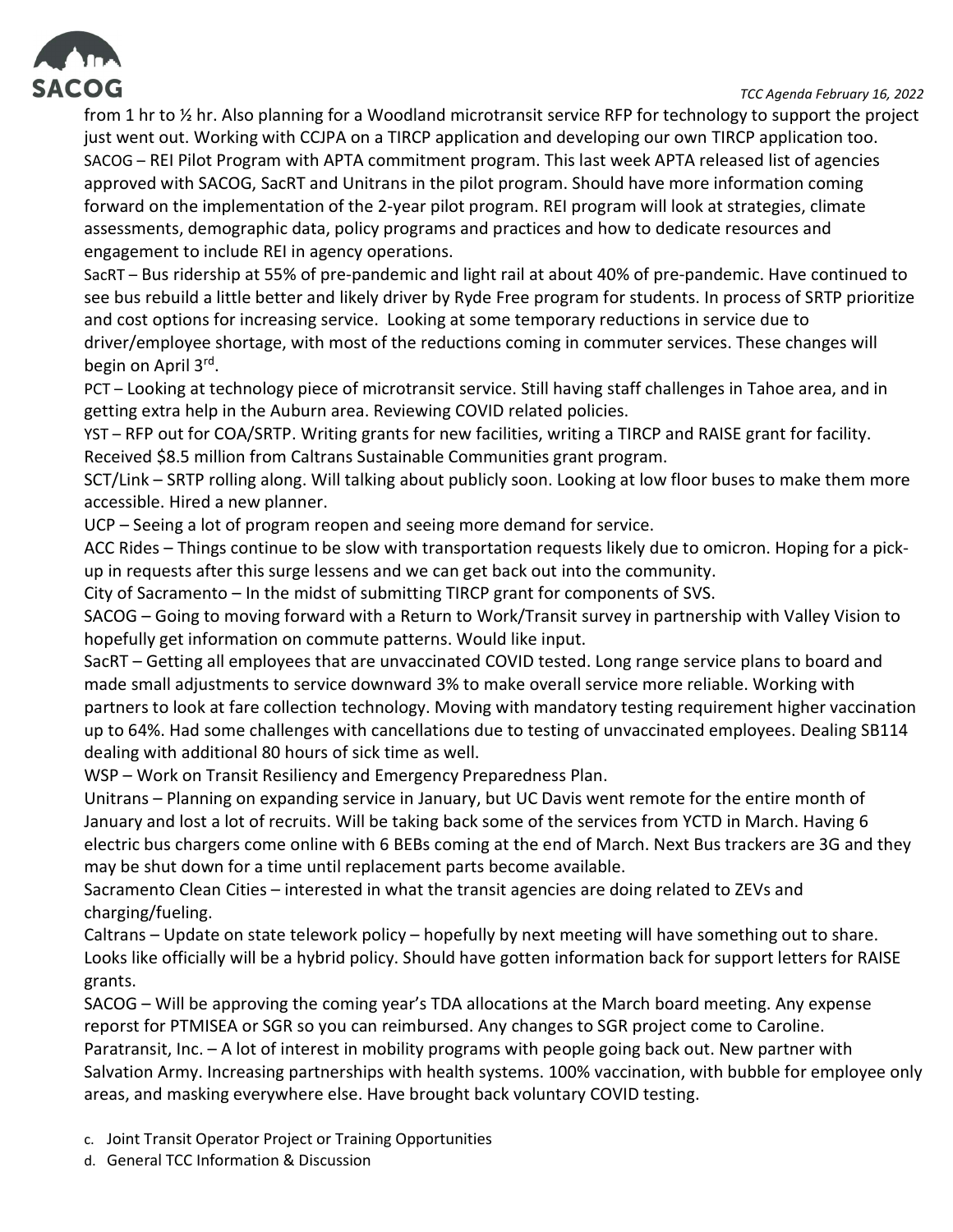

- On Call Transportation Planning Services Contract
- FTA 5310 Applications Due March 3rd
- **Other**

2) Review and Approve December 15, 2021, TCC Minutes (All, 5-minutes) - see attachment – Kristen Mazur, YCTD motion, and Mikki McDaniel, SCT/Link 2<sup>nd</sup>. Approved.

3) Discussion – TCC meeting schedule and format (Kristen Mazur/All, 10-minutes) – The group chose to keep the standing TCC meeting held bimonthly each year starting in February for regular TCC business. The TCC group will also have Special Topic meetings in the off months starting in January of each year for presentations or special project discussions.

4) 2023 MTIP Adoption Kickoff and Transportation Project Updates (Foster/All, 10-minutes) - see presentation – make sure regular TCC agency/organization participants are getting the MTIP and MTP/SCS notices.

5) Update – Grant programs and calls for projects (Dougherty/All, 10-minutes) - see attachment – Looking at launching the regional funding programs later this year or early next year and carrying forward funding framework. Standing up some programs to assist our jurisdictions in the near term. Taking a couple of items forward – funding round estimates and revolving match program. Launch a round of innovative mobility projects in June. EEI equity focused funding program with a call for projects in fall.

TIRCP applications due March 3<sup>rd</sup>. SB1 call for projects in August with apps due in December or January 2023.

RAISE NOFO out with applications due April 14<sup>th</sup>. All existing programs are pushing funding out this year from IIJA. INFRA call for projects expected early this year.

PI – Innovative Mobility timing?

SACOG – Looking to retool program. Still determining where we are with that program. June guideline adoption, and then call for projects. Staggering the funding programs makes things easier and funds flowing. Pandemic put Innovative Mobility funding program on pause.

YCTD – What is the scale of monies available in the Innovative Mobility Program?

SacRT – When will we know funding amounts?

SACOG – Tied to funding estimate we're developing now. A regional perspective is something we hope to see more of in the future. Adopted a 192 million dollar regional funding round program (three year) last year and don't know the size of the program for this round.

PI – Huge priority for regional and multimodal programs/projects at all levels. Cap to Cap looking at a regional analysis rather than individual projects.

SACOG – Our region would be more successful with regional projects rather that individual projects. State initiatives have already been looking at regional level projects ahead of the federal funding opportunities.

# 6) Update – Emergency Preparedness Strategy project (Rosson/WSP/All, 15-minutes) – see presentation.

Will touch on ZEV infrastructure and consideration from an emergency management perspective to make sure there is redundancy and sufficient power. Bring in County OES and other stakeholders in the emergency management processes that are already in place to make those stakeholders aware of what the transit operator could do to assist during an emergency.

SACOG – Collaboration will all first responders, including transit operators. Make first responder agencies aware of surrounding area transit resources available to assist.

PI – Inventory of existing emergency management agreements.

SACOG – We will be asking for the same information to gather from all agencies, including transit operators and other emergency response agencies. We're also looking to create an ongoing working group that will meet regularly to continue the dialogue on emergency preparedness/response.

PI – Just focused on the six county region or a more megaregion project.